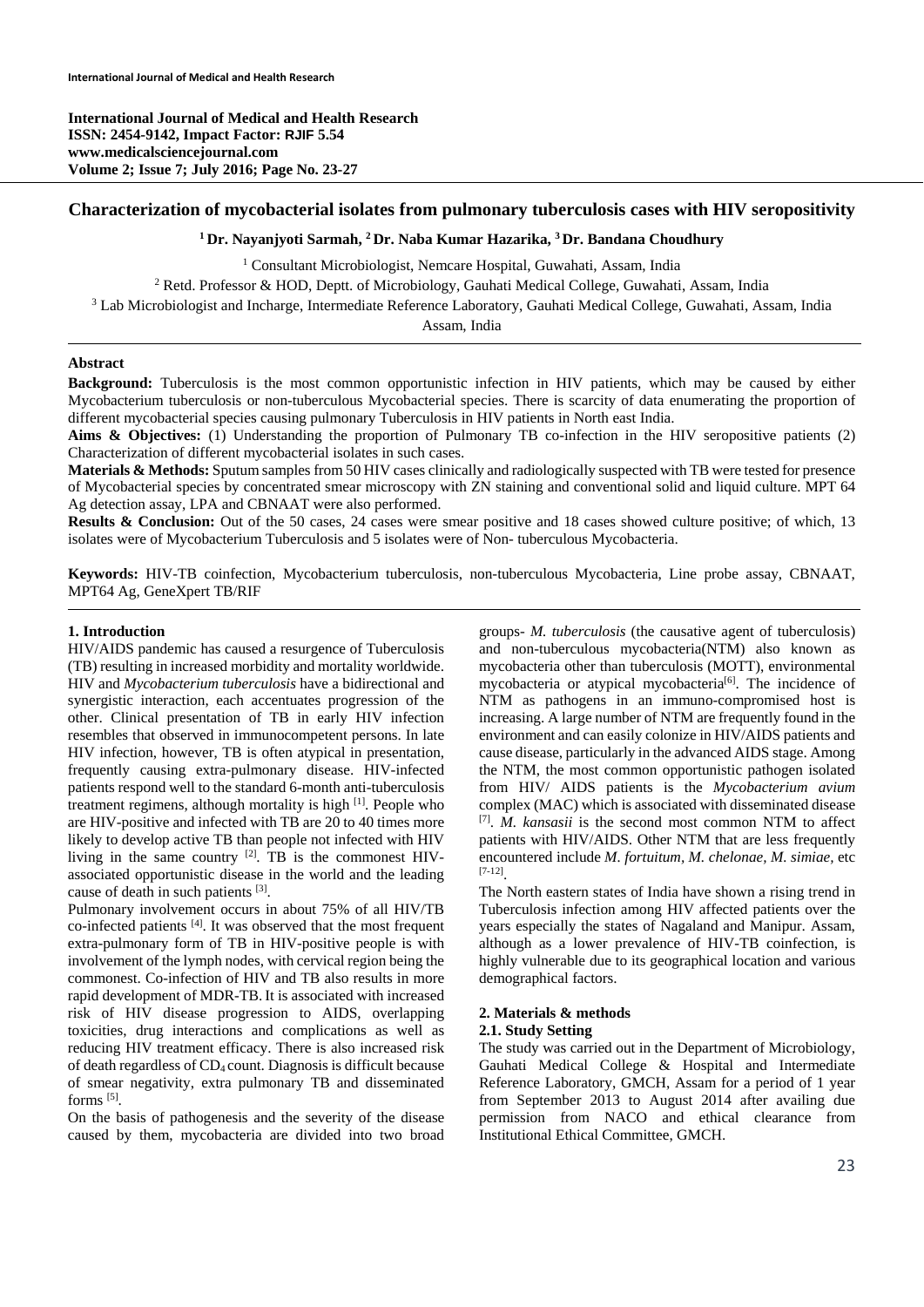### **2.2. Type & Design of the study**

The present study has been a hospital based randomized observational study. Mycobacterial coinfection was searched for in sputum samples of HIV seropositive patients by concentrated smear microscopy with ZN staining and conventional cultures done in both solid (LJ media) and liquid (MGIT 960) media. In the culture positive cases, the Mycobacterial colonies were tested for positivity to MPT64 Antigen using *Capilia TB assay*. The smear positive samples were additionally subjected to Line probe assay (LPA) testing using *GenoType MTBDRplus* for identification and sensitivity pattern to Isoniazid and Rifampicin as per the RNTCP protocol followed in the Intermediate Reference Laboratory (IRL), GMCH. The smear negative cases were confirmed by conventional cultures and by using the *GeneXpert MTB/RIF assay.* 

### **2.3. Study Population**

A total of 50 individuals of different socio-economic status diagnosed as HIV positive in various ICTCs (Integrated Counseling and Testing Centre), having pulmonary symptoms and suspected of Pulmonary Tuberculosis either clinically or radiologically, attending the Antiretroviral Therapy Plus Centre (ART-Plus Centre), GMCH were taken up for the study. The samples of all those HIV seropositive patients sent to the Intermediate Reference Laboratory (IRL), GMCH from different DTCs and TUs for confirmation of Pulmonary Tuberculosis were also included in the study.

### **2.4. Subject Selection Criteria**

Subjects fulfilling the following criteria were selected for the study.

#### **Inclusion Criteria**

-- HIV positive patients on Highly Active Antiretroviral Therapy (HAART) having pulmonary symptoms irrespective of ATT status

-- HIV patients newly diagnosed with pulmonary TB by sputum smear microscopy whose confirmation by Mycobacterial culture has not been done.

### **2.5. Sample Collection & Transport**

Two sputum samples (one morning and the other spot), wherever possible, were collected from each symptomatic patient in two different sterile vials according to revised RNTCP guidelines after obtaining the informed consent of the participants. All the specimens collected were transported immediately to the Intermediate Reference Laboratory for further processing, maintaining the reverse cold chain. At times when immediate transfer was not possible, the specimens were refrigerated, but not for more than 72 hours.

## **2.6. Sample processing**

All sputum samples were screened for the presence of acid fast bacilli (AFB) by Ziehl Neelsen (ZN) staining. The samples processed by N-acetyl L-cysteine- Sodium citrate- Nahydroxide (NALC- Na-citrate-NaOH) method of homogenisation and decontamination. The pellet obtained was suspended in 2ml phosphate buffer saline (PBS).

### **2.7. Culture**

All the processed samples irrespective of smear microscopy results were subjected to conventional culture by both solid (LJ) and liquid (MGIT 960) methods. The cultures showing positive growths were subjected to rapid immunochromatographic tests for detection of MPT64 TB Ag (Capilia TB assay) and differentiation of Mycobacterium tuberculosis from NTM. All the cultures positive for M. tuberculosis were subjected to LPA.

# **2.8. GenoType MTBDRplus assay and reporting**

The GenoType MTBDRplus assay version 2.0 (Hain Life sciences, Germany) based on DNA-strip technology was carried out on the processed samples as per manufacturer's instructions. DNA extraction, master mix preparation, DNA amplification and hybridization were done after thorough cleaning in dedicated rooms. The result of DNA strips was interpretated with the help of reporting card as resistant or sensitive for RIF or INH or invalid according to the kit insert. The presence of mutation bands and the absence of sensitive bands were also recorded. M. tuberculosis H37Rv (ATCC 27294) was run as positive control and sterile molecular grade water was run as negative control.

### **2.9. GeneXpert MTB/RIF assay**

All the smear negative cases were confirmed by the GeneXpert MTB/RIF assay (Cepheid GeneXpert System) which is a semiquantitative nested real time PCR for *in-vitro* detection of *Mycobacterium tuberculosis* complex DNA in sputum sample (smear positive or negative) and the detection of rifampin resistance associated mutations of the *rpoB* gene.

#### **2.10. Statistical analysis**

The data obtained were analysed with the help of statistical software **Epi Info 7**. Chi square test and Fischer's extract were used to determine the statistical significance of the variables. p value < 0.05 was considered significant.

## **3. Observations & Results**

## **3.1. Study population:**

Out of the 50 cases, 43  $(86%)$  were males and  $7(14%)$  were females. No transgender were present in the study population. Maximum of 24(48%) cases were in the age group of 31-40 yrs and minimum of  $1(2\%)$  case each in the age groups of  $11-20$ yrs, 51 -60 yrs and 80 yrs & above.

### **3.2. Sputum smear microscopy**

Out of the 50 HIV seropositive cases suspected of Pulmonary Tuberculosis, the ZN stained sputum smears were positive for 24 (48%) cases and negative in the remainder of 26 (52%) cases.

### **3.3. Culture**

Out of the total 50 cases, only 18 cases were found to be culture positive, 11 cases showed positive growth in both solid and liquid cultures. 5 out of 18 culture positive cases showed only liquid culture positivity and 2 cases showed only solid culture positivity. A total of 13 cases showed positive result in solid culture (LJ media) and the rest 37 cases showed no growth in LJ media. Out of these 13 solid culture positive cases, 12 were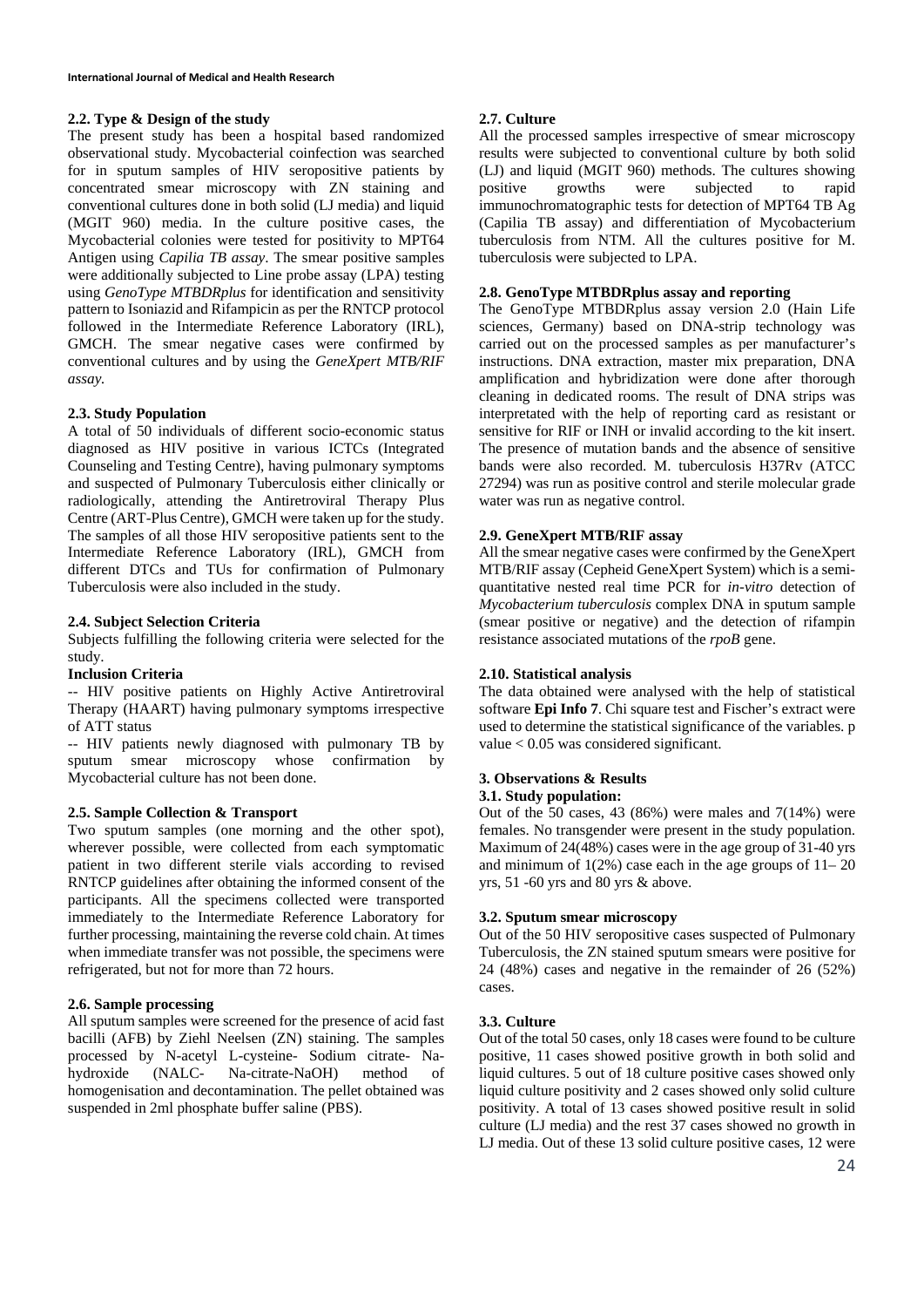#### **International Journal of Medical and Health Research**

positive for sputum smear microscopy and the remainder 1 was negative. Now, out of the 37 solid culture negative cases, 12 were smear positive and 25 were smear negative.

Out of the total 50 cases, 16 cases showed positive result in Liquid MGIT 960 culture and the remainder 34 cases were negative. Now, out of these 16, MGIT 960 positive cases, 13 were positive for smear microscopy and the remainder 3 cases negative. Out of the 34 MGIT 960 negative cases, 11 were smear positive and 23 were smear negative.

### **3.4. Analysis of Sputum microscopy v/s culture result**

Out of the 24 smear positive cases, 12 were positive by solid culture and 12 were solid culture negative. Of the smear negative 26 cases, 1 case showed solid culture positivity. This analysis showed a significant correlation between the two variables as the p-value was <0.05.

Out of the 24 smear positive cases,13 showed liquid culture positivity and 11 showed negative by liquid culture. Out of the 26 smear negative cases, 3 showed positivity by liquid culture and 23 were liquid culture negative. This analysis showed a significant correlation between the two variables as the p-value was  $< 0.05$ .

### **3.5. Mycobacterial isolates from cultures:**

Of the 50 cases, 18 cases showed culture positivity. Out of which 13 isolates were of *Mycobacterium tuberculosis* (MTB) and the remaining 5 isolates were of Non-tuberculous Mycobacteria (NTM), whose genotyping were not done in this study.

Liquid culture yielded the growth of 11 MTB isolates and 5 NTM isolates

Solid culture yielded the growth of 12 MTB isolates and 1 NTM isolate

| <b>Mycobacterial Isolate</b> | Liquid Culture In Mgit 960 |        | Solid Culture In Lj Media |        |
|------------------------------|----------------------------|--------|---------------------------|--------|
|                              | <b>No Growth</b>           | Growth | <b>No Growth</b>          | Growth |
| Mth                          |                            |        |                           |        |
| Ntm                          |                            |        |                           |        |
| Total                        |                            |        |                           |        |

**Table 1:** Comparision between solid and liquid culture

#### **3.6. Mycobacterial Isolate V/S Present Art Status**

This analysis shows no significant correlation between the type of Mycobacterial isolates and the present ART status of the cases. Out of the 13 MTB isolates, 12 were isolated from patients on ART and 1 from patient not on ART. Similarly, out of the 5 NTM isolates, 4 were isolated from patients on ART and 1 from patient not on ART.

### **3.7. Smear Microscopy Result v/s Present Art Status**

This study showed no significant correlation between smear microscopy and present ART status. Out of the 46 case on ART, 22 were smear positive and 24 were smear negative. Out of the 4 cases not on ART, 2 were smear positive and 2 smear negative

## **3.8. Mycobacterial Isolate v/s Anti Tuberculosis Treatment Status**

Out of the 50 cases, only 7 cases were yet to start ATT (Anti tubercular Treatment), the rest 43 were under ATT at the time of sample collection. Out of the 18 cases showing positive culture results, 15 cases were on ATT while 3 cases were yet to start ATT. Now, out of those 15 cases on ATT, 11 isolates were MTB and 4 isolates were NTM. Of those 3 cases not on ATT, 2 isolates were MTB and 1 NTM

### **3.9. LPA Pattern of the Mycobacterial Isolates**

All the 24 smear positive cases were subjected to LINE PROBE ASSAY testing using GenoType MTBDR*plus,* of which 12 showed positive results with drug sensitivity pattern. A total of 3 different drug sensitivity patterns were obtained from the 12 LPA positive MTB isolates

| Table 2: LPA drug sensitivity pattern |  |  |  |
|---------------------------------------|--|--|--|
|---------------------------------------|--|--|--|

| Lpa Drug Sensitivity Pattern       | <b>Frequency</b> | Percent | Cum. Percent | 95% Ci Lower | 95% Ci Upper |
|------------------------------------|------------------|---------|--------------|--------------|--------------|
| <b>Inh Resistant Rif Resistant</b> |                  | 41.67%  | 41.67%       | 15.17%       | 72.33%       |
| Inh Resistant Rif Sensitive        |                  | 8.33%   | 50.00%       | 0.21%        | 38.48%       |
| Inh Sensitive Rif Sensitive        |                  | 50.00%  | 100.00%      | 21.09%       | 78.91%       |
| Total                              |                  | 100.00% | 100.00%      |              |              |

### **3.10. Genetic makeup of isolates from LPA**

The genetic makeup of the 12 MTB isolates by LPA and the frequency of each type

| <b>Table 3:</b> Genetic makeup of isolates from LPA |  |
|-----------------------------------------------------|--|
|-----------------------------------------------------|--|

| <b>GENETIC MAKEUP OF ISOLATE</b>                             | Frequency | <b>Percent</b> |
|--------------------------------------------------------------|-----------|----------------|
| rpoB WT +ve MUT -ve; katG WT-ve MUT1+ve; inhA WT+ve, MUT-e   |           | 8.33%          |
| rpoB WT+ve,MUT-ve; katG WT+ve,MUT-ve; inhA WT+ve,MUT-ve      |           | 50.00%         |
| rpoB WT2,7,8-ve,MUT-ve; katG WT-ve,MUT1+ve; inhA T+ve,MUT-ve |           | 8.33%          |
| rpoB WT8-ve, MUT3+ve; katG WT-ve, MUT1+ve; inhA T+ve, MUT-ve |           | 33.33%         |
| TOTAL.                                                       |           | 100.00%        |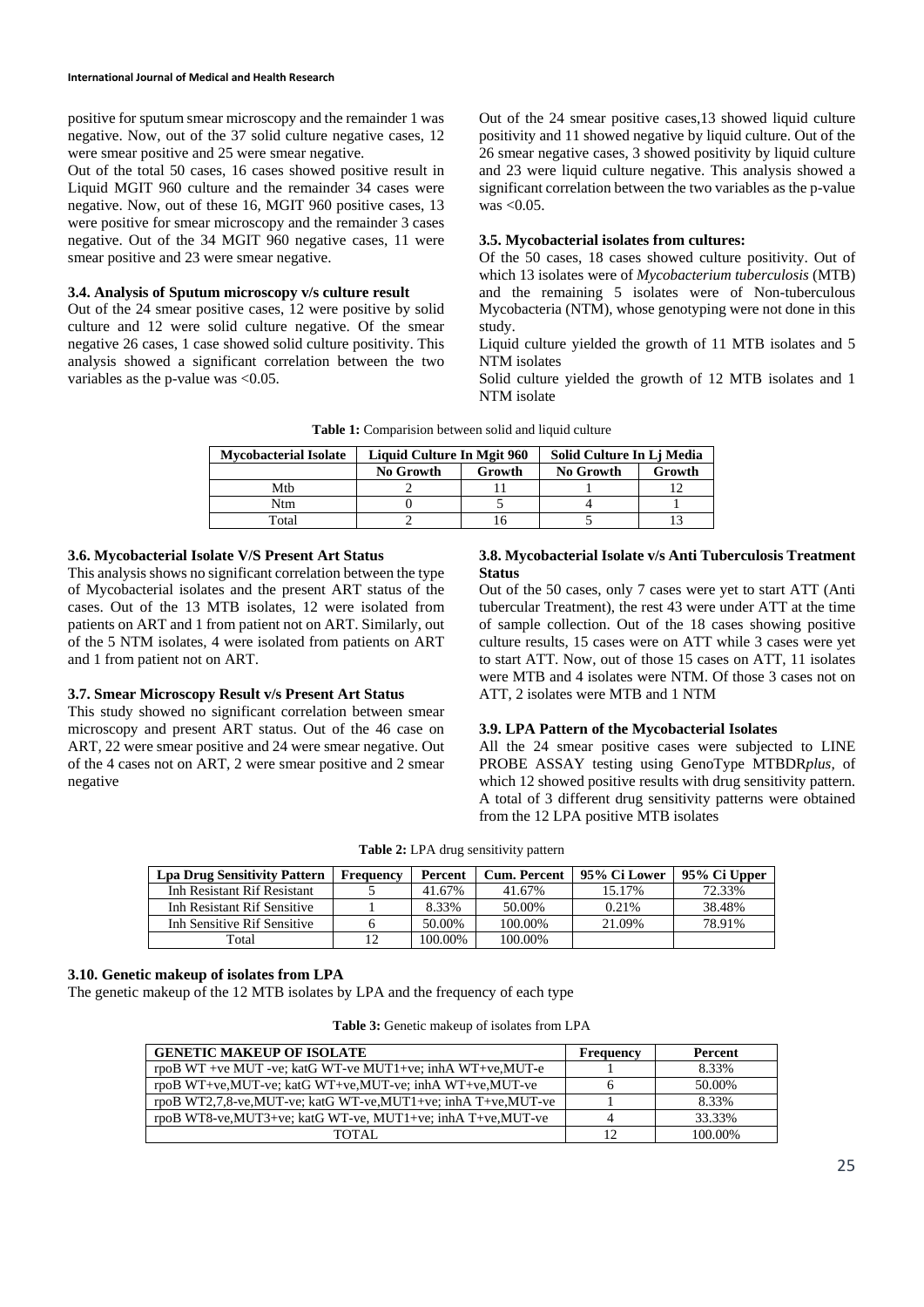## **3.11. Results of Genexpert MTB/RIF Assay**

Only 16 cases were processed in GeneXpert MTB/RIF. Smear and culture negative cases, diagnosed clinically and radiologically as Pulmonary Tuberculosis and on Anti Tubercular Treatment were considered for GeneXpert

| <b>GeneXpert MTB/RIF assay</b> | <b>Frequency</b> | Percent |
|--------------------------------|------------------|---------|
| $TUB +ve RIF$ resistant        |                  | 6.25%   |
| TUB-ve                         | 15               | 93.75%  |
| TOTAL                          | 16               | 100.00% |

#### **4. Discussion**

The present study was a hospital based observational study and was undertaken with a purpose to study the proportion of Pulmonary Tuberculosis coinfection in HIV infected individuals and to characterize the different mycobacterial isolates involved in this so called "cursed duet". A total of 50 cases from different socio-economic strata, who fulfilled the inclusion criteria of the study, were taken up for this purpose. Out of the 50 cases, the highest number of 48% of cases were in the age group of 31- 40 yrs, followed by 24% of cases in the age group of  $41 - 50$  yrs and the lowest 2% of cases each in the age groups of  $11 - 20$  yrs,  $51 - 60$  yrs and 80 yrs & above. There were no cases in the age groups of  $0 - 10$  yrs,  $61 - 70$  yrs and 71 – 80 yrs**.** 86% of the cases were males and 14% were females. No transgender were present in the study population. These findings have some resonance with studies performed by Deshmukh *et al* (1999) [13], Dhungra *et al* (2008) [15]. 46% of cases were from the lower middle class, followed by 30% cases from the lower class. 2% of cases were from the upper middle class. These statistics have some resonance with the study performed by Kamath et al (2013)<sup>[14]</sup>.

Of the 50 HIV seropositive cases considered for this study, 46(92%) cases were still on ART, whereas 4(8%) cases were yet to start ART. Out of the 46 cases on ART, 22 were smear positive and 24 were smear negative. Out of the 4 cases not on ART, 2 were smear positive and 2 smear negative.

Of the 50 HIV seropositive cases suspected of Pulmonary Tuberculosis, the ZN stained sputum smears were positive for 24(48%) cases and negative in the remainder of 26(52%) cases. The smear positivity rates were 45.83% for the lower middle class and 29.17% for the lower class.

Out of the 18 cases (13 MTB and 5 NTM) showing culture positivity, the maximum number of 8 cases (4 MTB and 4NTM) were from the Lower socio-economic class, followed by 7 cases (7 MTB and no NTM) from the Lower middle class and the minimum 1 case (1NTM and no MTB) was from the upper middle class. 4 out of the 5 NTM isolates were found in the Lower class.

Out of the 50 cases, only 7 cases were yet to start ATT( Anti tubercular Treatment), the rest 43 were under ATT at the time of sample collection. Out of the 18 cases showing positive culture results, 15 cases were on ATT while 3 cases were yet to start ATT. Now, out of those 15 cases on ATT, 11 isolates were MTB and 4 isolates were NTM. Of those 3 cases not on ATT, 2 isolates were MTB and 1 NTM

Out of the 50 cases, a total of 13 cases showed positive result in solid culture (LJ media) and the rest 37 cases showed no growth in LJ media. Out of these 13 solid culture positive cases, 12 were positive for sputum smear microscopy and the remainder 1 were negative. Now, out of the 37 solid culture negative cases, 12 were smear positive and 25 were smear negative.

A total of 16 cases showed positive result in Liquid MGIT 960 culture and the remainder 34 cases were negative. Now, out of these 16 MGIT 960 positive cases,13 were positive for smear microscopy and the remainder 3 cases negative. Out of the 34 MGIT 960 negative cases, 11 were smear positive and 23 were smear negative. These statistics are comparable with the studies by*,* Deshmukh *et al* (1999) [13], Kamath *et al (*2013) [14], Dhungana *et al* (2008) [15], C. Padmapriyadarshini *et al* (2011) [16]

All the 50 cases were inoculated in both solid and liquid MGIT960 media, of which a total of 18 cases showed culture positivity. 11 cases showed positive growth in both solid and liquid cultures, 5 cases showed positivity only in Liquid culture whereas 2 cases showed positivity only in solid culture.

Solid culture in LJ media: Out of the 13 solid culture positive cases, 11 were positive by Liquid MGIT 960 culture and 2 were negative. Out of the 37 solid culture negative cases, 5 were positive by Liquid MGIT 960 culture.

Liquid culture in MGIT960: Out of the 16 cases showing Liquid MGIT960 positivity, 11 were positive by solid culture and the remainder 5 cases were solid culture negative. Of the Liquid MGIT960 negative 34 cases, 2 were positive by solid culture and remainder 32 were solid culture negative.

These findings can be compared with studies by Deshmukh *et al* (1999) [13], *Dhungana et al* (2008) [15],Wankhede A.B*. et al*   $(2011)^{[18]}$ 

Of the 50 cases, 18 cases showed culture positivity. Out of which 13 isolates were of Mycobacterium tuberculosis (MTB) and the remaining 5 isolates were of Non-tuberculous Mycobacteria (NTM), whose genotyping were not done in this study. Liquid culture yielded the growth of 11 MTB isolates and 5 NTM isolates while Solid culture yielded the growth of 12 MTB isolates and 1 NTM isolate. These statistics can be compared to studies by *A. Somoskovi et al (2002)* [17], Wankhede A.B. *et al* (2011)<sup>[18]</sup>.

All the 24 smear positive cases were subjected to LINE PROBE ASSAY testing using GenoType MTBDR*plus,* of which 12 showed positive result with drug sensitivity pattern. A total of 3 different drug sensitivity patterns were obtained from the 12 LPA positive MTB isolates. INH sensitive RIF sensitive in 6 cases, INH resistant RIF resistant in 5 cases, INH resistant RIF sensitive in 1 case.

# **5. Conclusion**